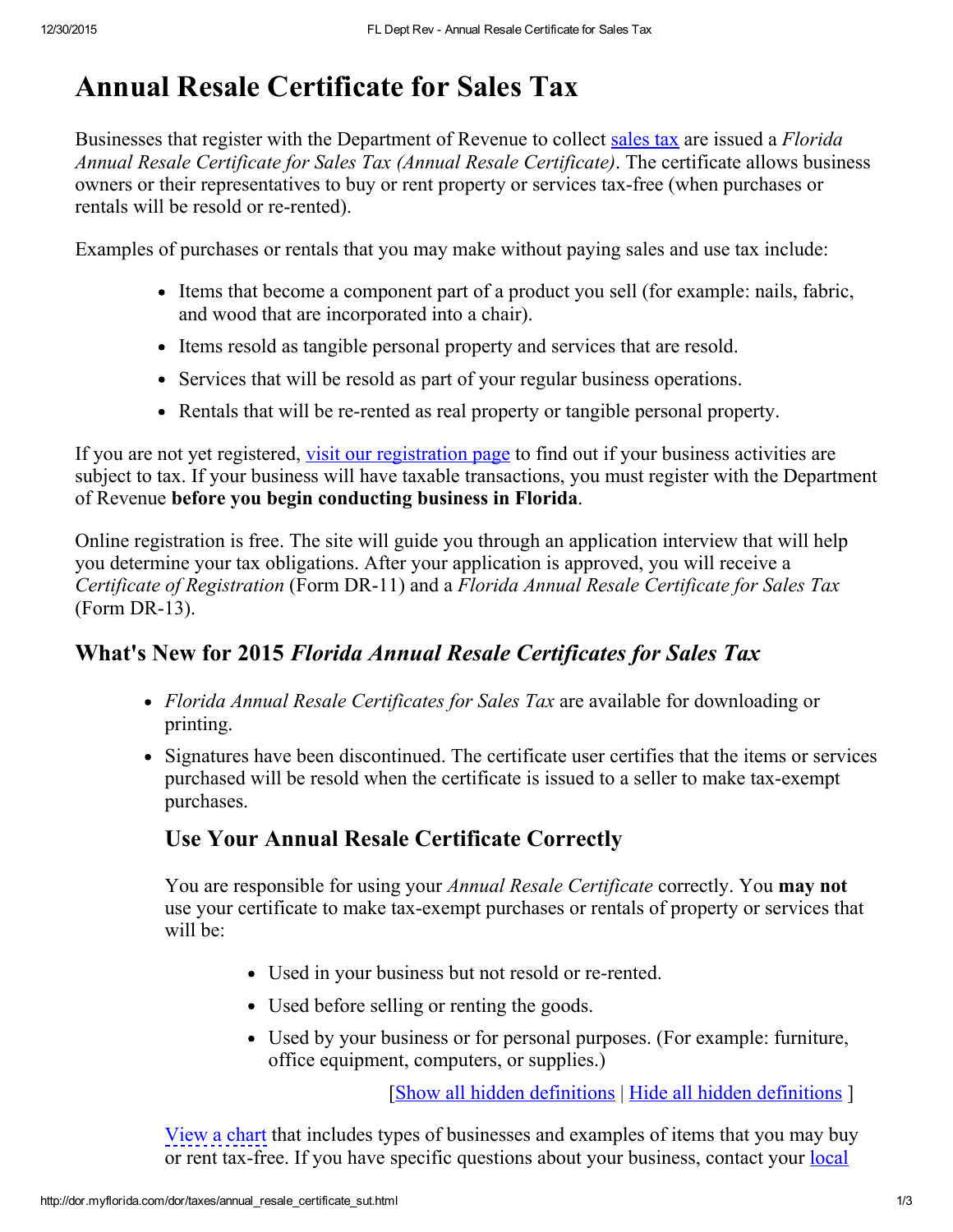service center or [Taxpayer](http://dor.myflorida.com/dor/taxes/servicecenters.html) Services.

You might buy an item tax-exempt intending to resell it, but then use the item in your business or for personal use. In that case you must report and pay [use](http://dor.myflorida.com/dor/taxes/sales_tax.html) tax on the item. Use tax is calculated at the same rate as sales tax. Report use tax on your sales and use tax return.

There are criminal and civil penalties for the fraudulent use of a resale certificate.

#### Making Purchases with Your Annual Resale Certificate

You may provide a copy of your current Annual Resale Certificate to the seller when you buy or rent property or services that you intend to resell or re-rent as part of your business. Do not give out your original resale certificate.

## Accepting an Annual Resale Certificate from Another Business

Other businesses may buy goods from you tax-exempt. Business owners who purchase goods for resale must provide you with a copy of their current Annual Resale Certificate.

You should not accept an *Annual Resale Certificate* if you know or have reason to believe the goods are purchased for reasons other than those stated on the certificate. For example, an *Annual Resale Certificate* from a car dealership should not be accepted for the purchase of office supplies or similar items not normally sold by car dealerships.

As a seller you must document tax-exempt sales for resale using one of three methods:

- Obtain a copy of your customer's current Annual Resale Certificate
- Use the Certificate [Verification](http://dor.myflorida.com/dor/cgi-bin/redirect.cgi?dest=https://verify-taxcerts.state.fl.us&type=int&origin=Sales%20Tax) System to obtain a transaction authorization number using your customer's Annual Resale Certificate number for each tax-exempt sale.
- Use the Certificate [Verification](http://dor.myflorida.com/dor/cgi-bin/redirect.cgi?dest=https://verify-taxcerts.state.fl.us&type=int&origin=Sales%20Tax) System to obtain annual vendor authorization numbers for your regular customers each calendar year.

Read our *Annual Resale [Certificate](http://dor.myflorida.com/dor/forms/current/gt800060.pdf) for Sales Tax* brochure for more information about this and other methods of documenting sales for resale.

#### Annual Resale Certificates expire each year on December 31

As long as you are a registered dealer and you are conducting business, a Florida Annual Resale Certificate for Sales Tax will be issued to you each year. Certificates issued to new business locations beginning in mid-October will be effective from the date they are issued through the following calendar year.

#### Annual Resale Certificates Available Online

Each November, Annual Resale Certificates for the following calendar year will be available on our website. If you file paper sales and use tax returns, your certificate will be mailed to you with your annual coupon book or your paper return. Using your tax account information, you may download and print your certificate. Go to